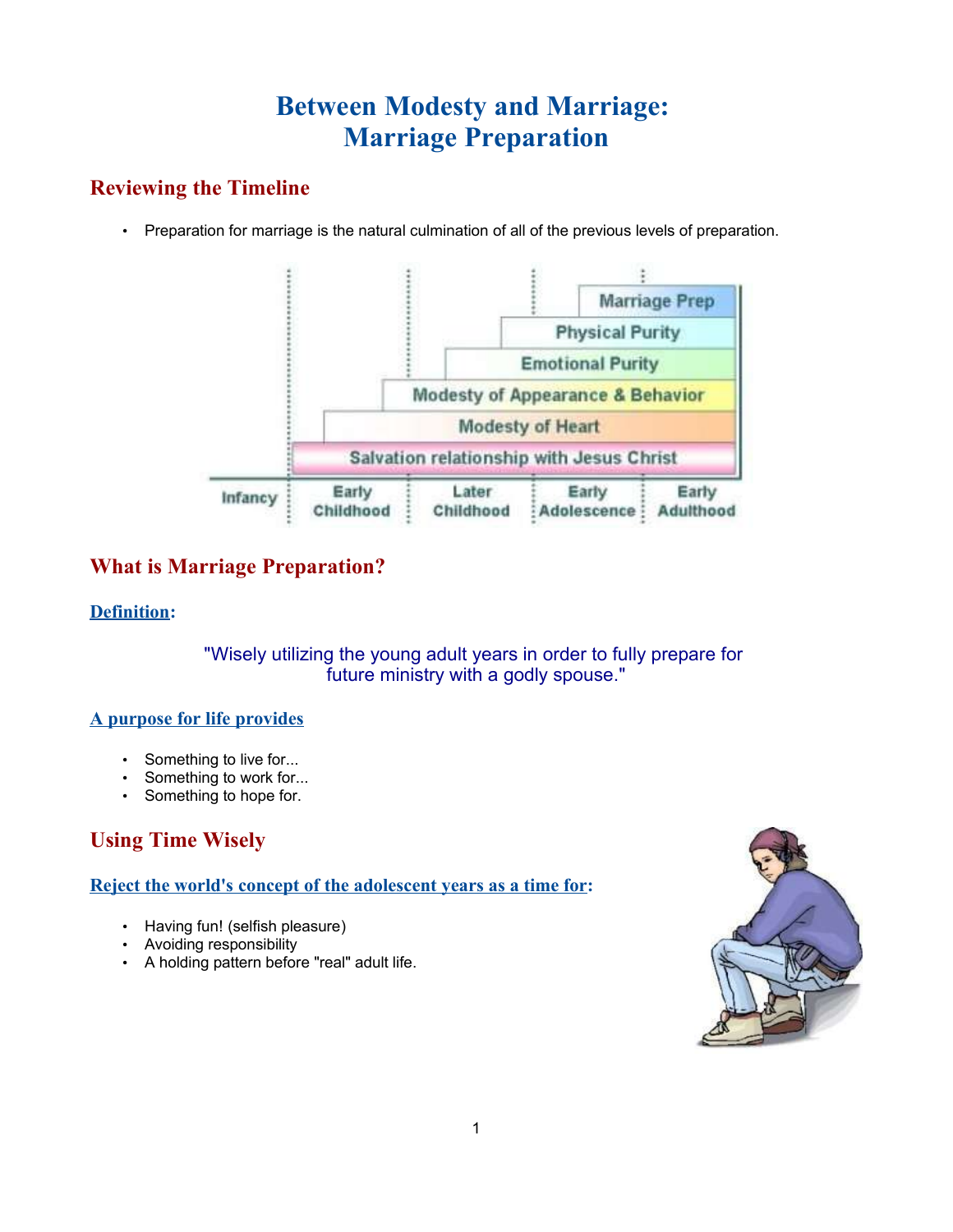#### **Replace it with a godly concept of the adolescent years as a time for:**

- A vibrant personal relationship with Jesus Christ
- Putting the finishing touches on character training
- Gradually accepting adult responsibilities
- Developing poise & self-confidence

# **The Transition of Control**

#### **A transition of control occurs between parents and teens:**





## **Approaches to Marriage Preparation**



A tendency toward immodesty and worldly behavior patterns most often leads to a "dating" approach.



A focus on modesty and emotional & physical purity most often leads to a "courtship" approach.

## **Personal Preparation for Marriage**

- Train sons and daughters to become the kind of person who would attract the caliber of young man or woman they desire as a marriage partner.
- Emphasize building and practicing a strong faith and Christ-like character.
- Discover the traits that would bring out the best in yourself, as well as harmonizing well with your own family.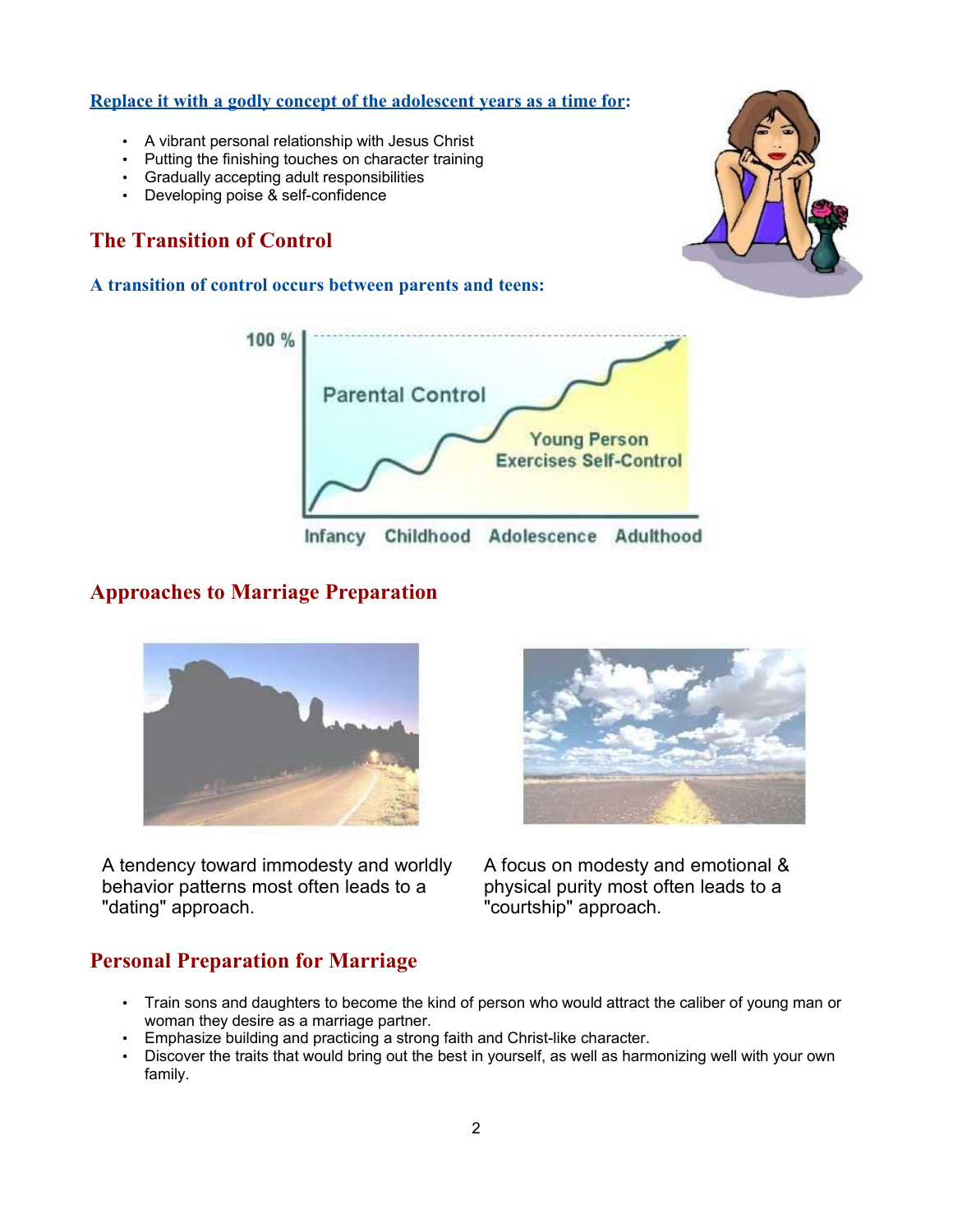# **Where Can I Develop These Traits and Skills?**

### **Living in the context of a godly family is the best way to develop the qualities necessary for married life**

- Patience and flexibility
- Communication skills
- Conflict resolution & yielding rights
- Sharing one another's burdens
- Unified team ministry

# **A Word About Daughters**

**Consider having daughters remain within the context of their own home and family until marriage:**

- Under the father's protection and authority.
- Developing "helping" skills and attitudes required to make the home flourish.
- Cultivating a "gentle and quiet" spirit.
- Learning contentment

# **A Word About Sons**

#### **Consider having sons remain within the context of their own home and family until marriage:**

- Under the father's guidance and influence.
- Developing familiarity with the routine life of early marriage.
- Practicing financial responsibility and vocational preparation.
- Learning how to comfort mother and sisters emotionally, and how to be a spiritual leader.

## **Practical Considerations**

- Develop "qualifications" for a spouse. Use these as a basis for prayer. Involve parents in decisions regarding a future spouse.
- Discern the character of a potential spouse in the context of family relationships.
- Understand the stages leading up to marriage.

# **Stages Leading to Marriage**

#### **Mutual Interest "Courtship" Engagement**

- Informal time of evaluation and prayer to discern the maturity, character, and goals of a potential spouse.
- Time to determine whether entering into a committed courtship is best for both young people.

• Formal process in which a mature young man and woman (along with their parents) discern God's will for their future as life partners.

• Entered into with an understanding of eventual commitment to marriage.

• Beginning with a formal proposal, this is the final stage leading up to the wedding day.

• A time for emotional honesty and planning a future life together.